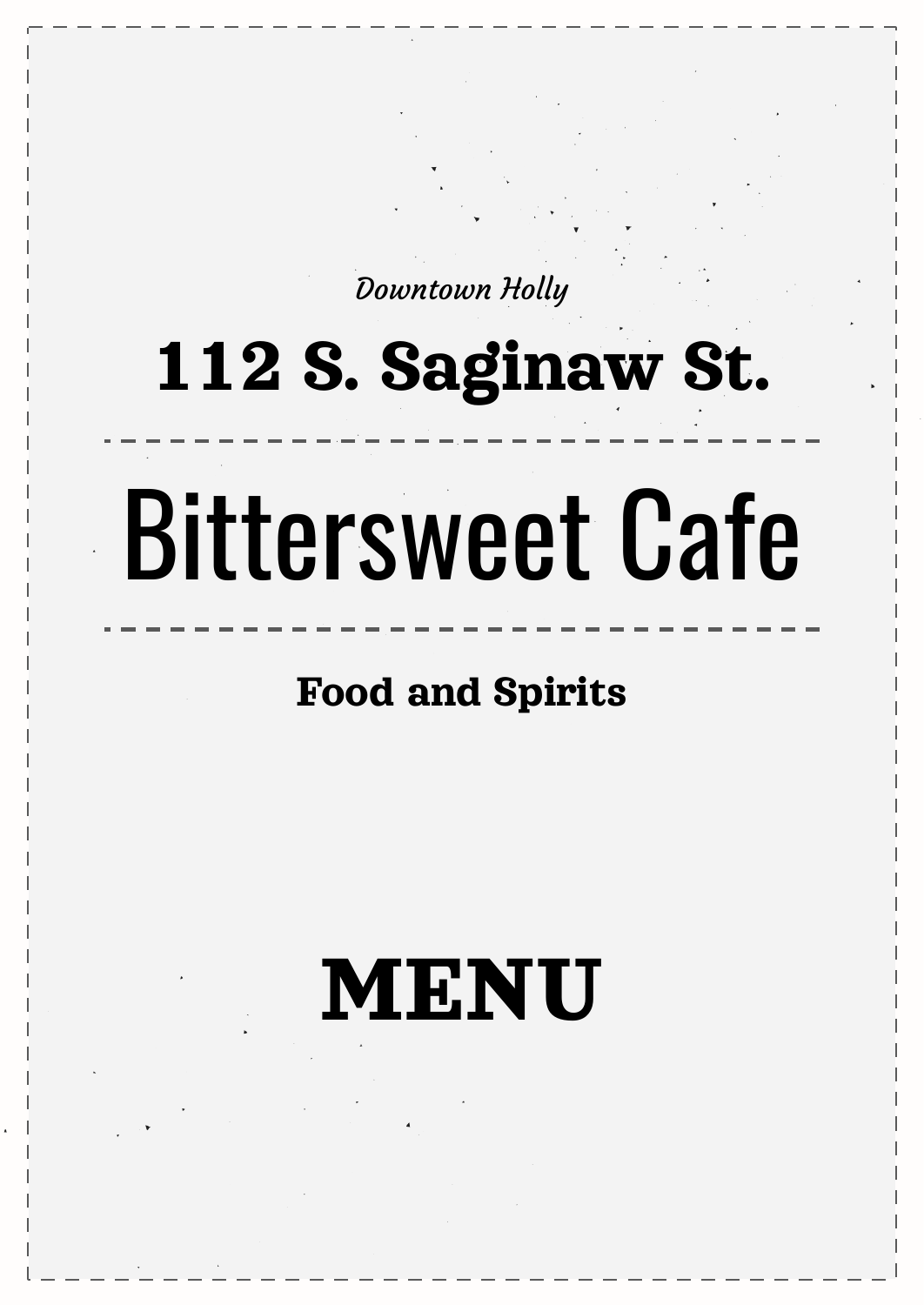#### **HOT DRINKS**

#### **COLD DRINKS**

| Coffee                                                                                                                                                                                                | 2.50, |  |
|-------------------------------------------------------------------------------------------------------------------------------------------------------------------------------------------------------|-------|--|
| <b>Select &amp; Premium Teas</b>                                                                                                                                                                      | 2.50  |  |
| Chai Tea                                                                                                                                                                                              | 3.99  |  |
| Cappuccino/Latte (add flavor .50c)                                                                                                                                                                    | 3.99  |  |
| Steamer<br><i>Cappuccino, hold the espresso, add</i><br>flavoring                                                                                                                                     | 3.75  |  |
| <b>Hot Chocolate</b>                                                                                                                                                                                  | 3.75  |  |
| <b>Cafe Mocha</b><br><b>Hot chocolate with espresso</b>                                                                                                                                               | 3.99  |  |
| <b>Americano</b><br><b>Espresso and water</b>                                                                                                                                                         | 3.25  |  |
| -Flavor Options-                                                                                                                                                                                      |       |  |
| <b>Bittersweet Creations</b><br><b>Bittersweet's Chocolate Raspberry</b><br><b>Almond Joy</b><br>Snickers<br>Mounds<br><b>Coconut Cream</b><br><b>Raspberry Cobbler</b>                               |       |  |
| <b>Traditional Flavors</b><br>Vanilla, Raspberry, Caramel,<br><b>Hazelnut, Coconut,</b><br><b>Irish Cream, White Chocolate,</b><br><b>Caramel Pecan, English Toffee,</b><br><b>Sugar-free Caramel</b> |       |  |
|                                                                                                                                                                                                       |       |  |

| <b>Coke Products</b><br>Coke, Diet, Sprite, Rootbeer, Mello<br>Yellow, Dr. Pepper, Ginger A1e & Pink<br>Lemonade <sup>r</sup> | 2.50              |
|-------------------------------------------------------------------------------------------------------------------------------|-------------------|
| <b>Iced Coffee (add flavor .50c)</b>                                                                                          | 2.50              |
| Iced Tea (add flavor .50c)                                                                                                    | 2.50              |
| <b>Iced Chai Tea</b>                                                                                                          | 3.99 <sup>°</sup> |
| <b>Creamosa</b><br>Dairy beverage with soda and your<br>choice of flavoring                                                   | 3.99              |
| Italian Soda<br><b>Sparkling water with your choice of</b><br>flavoring                                                       | 2.99              |
| Milk<br><i><b>2% white or chocolate</b></i><br>almond (add .25c)                                                              | 3.25              |
| <b>Orange Juice</b>                                                                                                           | 3.25              |

#### **SPIRITS (21+)**

### Beer and Hard Cider

Budweiser, Bud Light, Coors Light, Labatt Blue, Miller Lite, Sam Adams, Blue Moon, Diabolical IPA, Two Hearted, Vanilla Java Porter, Soft Parade, Angry Orchard, Corona Extra, Guinness, Stella, Bell's Amber Ale

#### Wine

Cabernet Sauvignon, Merlot, Pinot Noir, Chardonnay, Riesling, Sauvignon Blanc, Moscato, Pinot Grigio

\*Ask Server for Full List of Spirits and Specialty Cocktails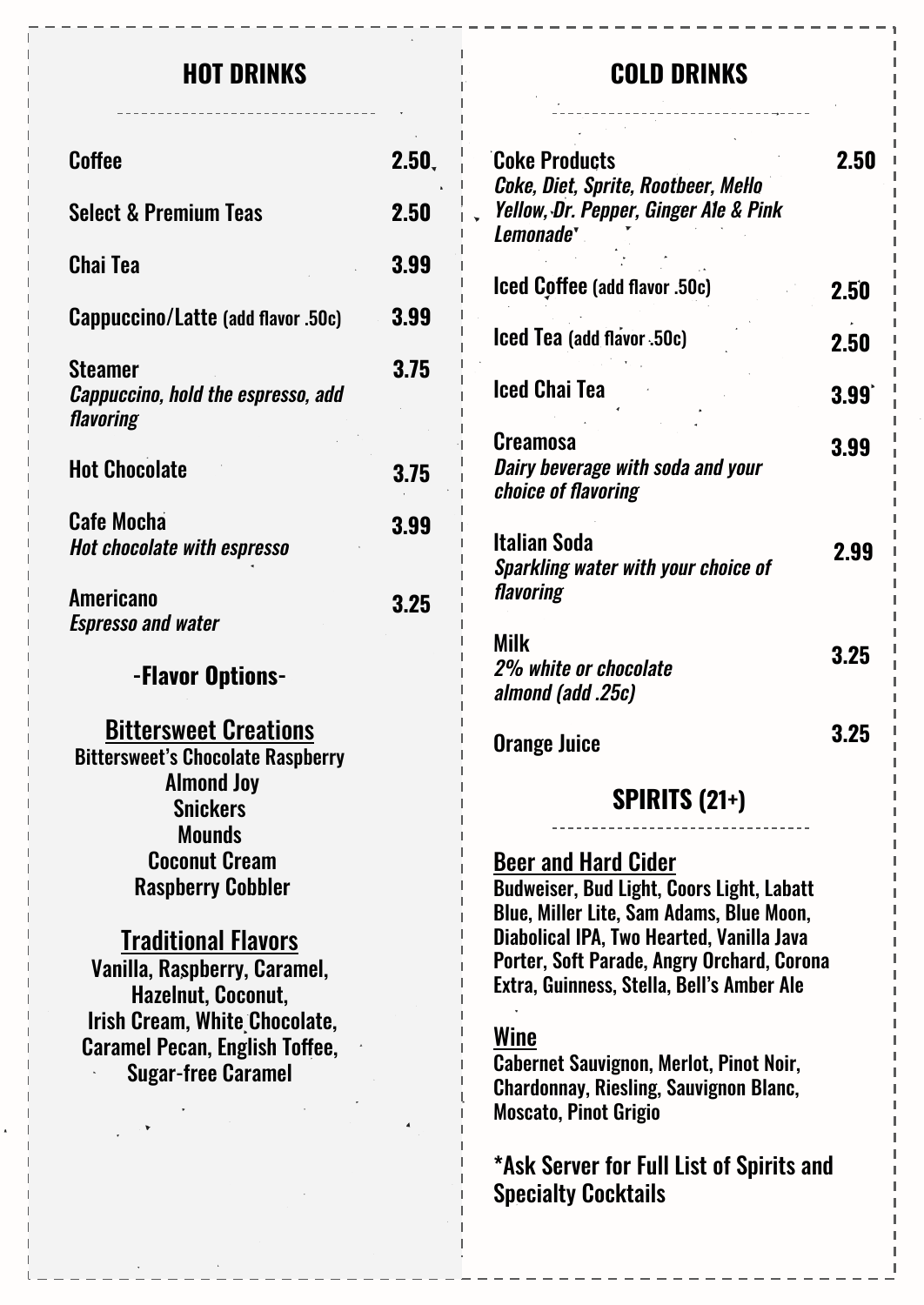| (V) Vegetarian<br><b>APPETIZERS</b>                                                                                                                                                             | (GF) Gluten Free  | <b>SOUP</b>                                                                                        |
|-------------------------------------------------------------------------------------------------------------------------------------------------------------------------------------------------|-------------------|----------------------------------------------------------------------------------------------------|
| Spinach & Artichoke Dip (V)<br>Served with grilled pita or tortilla chips                                                                                                                       | 9.99              | <b>Cup - 3.99 or Bowl 4.99</b><br><b>Monday – Beef and Barley</b><br><b>Cream, of Mushroom (V)</b> |
| <b>Cheese Quesadilla (V)</b><br><b>Colby, Monterey Jack, and Parmesan cheeses in</b><br>a cheese and jalapeno wrap. Served hot with<br>mixed greens, red onion, tomato, salsa, and sour         | 8.99              | <b>Tuesday – Sausage Corn Chowder</b><br><b>Smoky Poblano (V) (GF).</b>                            |
| cream.<br>*Add grilled chicken breast or roast beef +2.50                                                                                                                                       |                   | Wednesday – Chicken & Dumpling<br><b>Tomato Bisque (V)</b>                                         |
| Hummus & Pita (V)                                                                                                                                                                               | 9.49              | Thursday – Potato Au Gratin (V)<br><b>Creamy Lemon Rice (GF) (V)</b>                               |
| Queso Dip (GF) (V)<br>Our cheesy smoky poblano soup topped with<br>colby jack cheese makes for a perfectly mild<br>queso. Served with tortilla chips.                                           | 7.99              | <b>Friday – Chicken with Rice (GF)</b><br><b>Clam Chowder</b>                                      |
| <b>Bittersweet Nachos (GF)</b><br>Jalapeno, banana pepper, black olive, green                                                                                                                   | 10.99             | <b>Saturday – Twice Baked Potato</b><br>Chicken Tortilla (GF)                                      |
| pepper, red onion, tomato, melted Colby-Jack<br>and our cheesy smoky poblano soup, atop tortilla<br>chips. Served with salsa and sour cream.<br>*Add grilled chicken breast or roast beef +2.50 |                   | Sunday – Broccoli Cheese (V) (GF)<br><b>Chef's Choice</b>                                          |
| <b>SIDES</b>                                                                                                                                                                                    |                   | <b>Every Day Seasonal</b><br>(October - March) - Chili<br>(April - Sept) – Gazpacho (GF)           |
| . <u>.</u> .<br><b>Broccoli Salad (GF) (V)</b>                                                                                                                                                  | 4.50              | <b>BREAKFAST SIDES</b>                                                                             |
| <b>Broccoli, Colby-Jack cheese, and red onion in a</b><br>house-made, creamy dressing                                                                                                           |                   | 3.99<br>Oatmeal (V) (GF)<br>*Add walnuts, brown                                                    |
| Bittersweet Coleslaw (V) (GF)                                                                                                                                                                   | 1.99              | sugar, dried cranberries<br>$+25c$ each                                                            |
| Side Salad (V)<br>Mixed greens, Colby-Jack cheese, crouton, red<br>onion, and tomato                                                                                                            | 3.49 <sub>1</sub> | 3.49<br>Fresh Fruit Cup (V) (GF)<br><b>Strawberries &amp; Grapes</b>                               |
| Grilled Vegetables (V) (GF)<br><b>Broccoli, Mushroom, Red Onion, and Spinach</b>                                                                                                                | $\cdot$ 4.99      | 2.99<br>Hash Browns (V) (GF)                                                                       |
| with Garlic Butter                                                                                                                                                                              |                   | <b>Breakfast Meat (GF)</b><br>3.75<br><b>Ham, Bacon or Sausage</b>                                 |
| White Cheddar Mac and Cheese (V)<br><b>Topped with shredded Parmesan cheese</b><br>*Upgrade to a bowl +1.00                                                                                     | 4.99              | Bagel (V)<br>2.99<br><b>Everything or Plain</b>                                                    |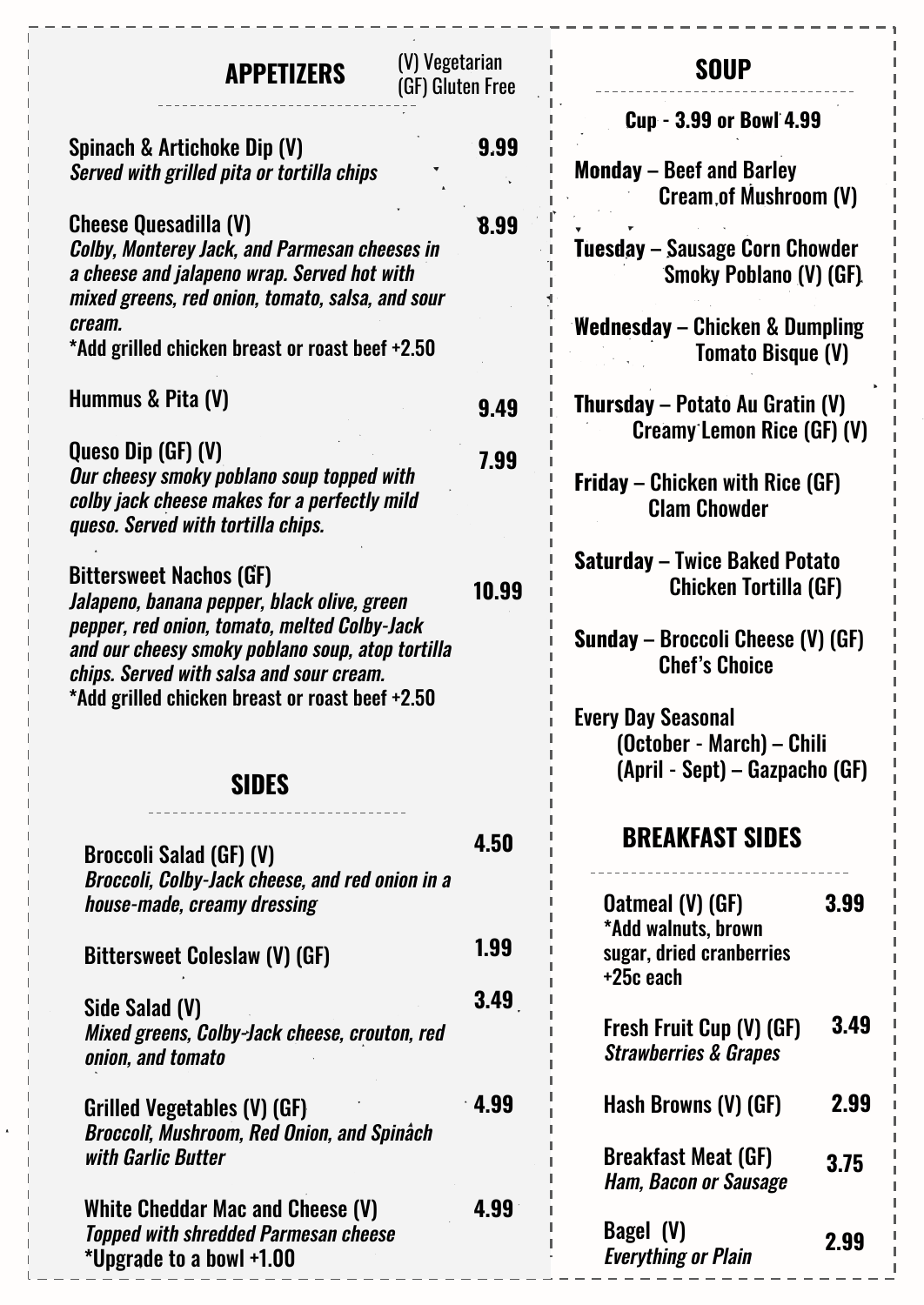#### **BREAKFAST**

 $\mathbf{I}$ 

| Two Eggs & Toast<br>*Add additional egg(s) +1.00 each                                                                                                                                                                                                 | 4.99 |
|-------------------------------------------------------------------------------------------------------------------------------------------------------------------------------------------------------------------------------------------------------|------|
| <b>Holly Boy Special</b><br>Three scrambled eggs, two biscuits,<br>and side of sausage gravy.                                                                                                                                                         | 8.99 |
| <b>Breakfast Sandwich</b><br><b>Egg, American cheese and meat</b><br>(*ham, bacon, or sausage)<br>on English muffin or biscuit.<br>Served with a fresh fruit cup.                                                                                     | 7.49 |
| <b>Breakfast Sandwich Deluxe</b><br><b>Egg, American cheese, and sausage</b><br>in a biscuit, smothered with<br>sausage gravy & topped with bacon<br>bits, sauteed green peppers, onions,<br>and colby jack cheese.<br>Served with a fresh fruit cup. | 9.99 |
| <b>Cinnamon French Toast (V)</b><br><b>Three thick slices topped with</b><br><i>powdered suga</i> r                                                                                                                                                   | 7.49 |
| 1865 Sunrise Sandwich<br><b>Ham &amp; melted Swiss cheese, on a</b><br>croissant.<br>Served with a fresh fruit cup.                                                                                                                                   | 7.99 |
| <b>Breakfast Burrito</b><br>Scrambled eggs, Colby-Jack cheese,<br>and jalapeno pepper wrapped in a<br>cheese tortilla. Served with salsa,<br>sour cream, and a fruit cup.<br>*Try it supreme: with sausage,<br>green pepper & onion +2.00             | 7.99 |
| <b>Biscuits &amp; Gravy</b><br>Two biscuits served with a<br>bowl of sausage gravy                                                                                                                                                                    | 6.99 |
| <b>Pancakes</b><br><b>Four Pancakes</b><br>Served with a fresh fruit cup.                                                                                                                                                                             | 7.25 |

#### **OMELETS**

Two egg omelet served with toast. \*Double Omelet : 4 Eggs +3.00

| Western<br>Ham, American cheese, Colby-Jack, red onion,<br>and green pepper.                                             | 7.49 |
|--------------------------------------------------------------------------------------------------------------------------|------|
| <b>Spanish</b><br>Sausage, American cheese, Colby-Jack, red<br>onion, and green pepper                                   | 7.99 |
| Southern<br>Sausage, American cheese, Colby-Jack, and<br>sausage gravy                                                   | 7.99 |
| <b>B.S.T</b><br><b>Bacon, spinach, tomato, and Swiss cheese</b>                                                          | 8.99 |
| Greek (V)<br>Feta cheese, red onions, green peppers,<br>tomatoes                                                         | 7.49 |
| <b>Ham &amp; Cheese</b><br>Ham, American cheese, and Colby-Jack                                                          | 7.49 |
| Vegetarian (V)<br>Spinach, mushroom, green peppers red onion,<br>tomato, American cheese, and Colby-Jack                 | 7.49 |
| Frittata<br>Open-faced omelet topped with spinach,<br>bacon, blue cheese, and tomato                                     | 8.99 |
| <b>Smoky Poblano</b><br>Ham, cheddar, Colby-Jack, green pepper, and<br>red onion, smothered in our smoky poblano<br>soup | 8.49 |
| <b>Ham Swiss Mushroom</b>                                                                                                | 7.49 |
| <b>Broccoli Cheese</b><br>Ham, broccoli, Cheddar, and Colby-Jack,<br>smothered in our broccoli cheese soup.              | 7.99 |
| -Toast Options-<br>White, Wheat, Seeded Rye, Marble Rye,<br>Pumpernickel, Sourdough, Cinnamon, Gluten<br>Free            |      |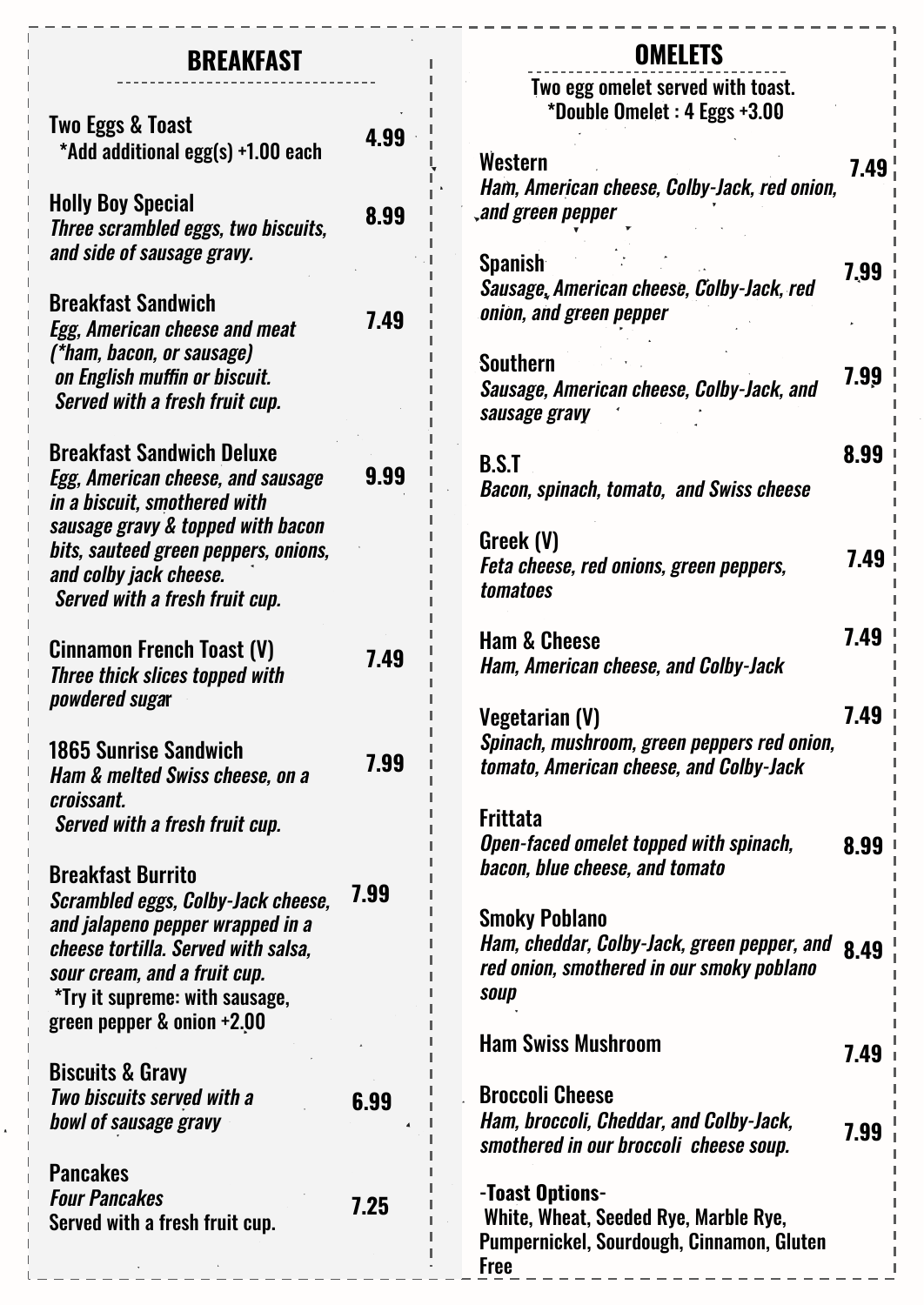|                                                                                                                                                       | LUNCH |                                                                                                                                                  |       |
|-------------------------------------------------------------------------------------------------------------------------------------------------------|-------|--------------------------------------------------------------------------------------------------------------------------------------------------|-------|
| All lunch entrees are served with<br>chips, a pickle, and coleslaw.<br><i>*</i> Veggies instead of chips +2.50<br>*We offer gluten free bread! +1.00  |       | <b>Broad Street BLT</b><br>Five slices of bacon, swiss, romaine lettuce,<br>tomato, and mayo on toasted pumpernickel<br><b>19th Century Club</b> | 10.75 |
| <b>Herbed Turkey Grill</b><br>Turkey, cheddar, spinach, red onion,<br>tomato, herb cream cheese, and                                                  | 10.75 | Ham, turkey, bacon, swiss, tomato, romaine<br><b>lettuce, and mayo on toasted whole wheat</b>                                                    | 10.49 |
| creamy Italian on grilled<br>pumpernickel                                                                                                             |       | <b>Village Tuna Melt</b><br>House-made white Albacore tuna salad,<br>cheddar cheese, and tomato on grilled                                       | 9.49  |
| <b>Oak Haven Ham &amp; Cheddar</b><br>Ham, cheddar, red onion, tomato,<br>and Thousand Island on grilled                                              | 9.49  | pumpernickel<br><b>Rose Manor Reuben</b>                                                                                                         |       |
| sourdough<br><b>Classic Tex-Mex Wrap</b>                                                                                                              |       | <b>Corned beef, swiss, sauerkraut, and</b><br><b>Thousand Island on rye</b>                                                                      | 10.49 |
| Grilled cajun chicken, Colby-Jack,<br>black olive, tomato, and mixed<br>greens wrapped in a cheese lawash.<br><b>Served with salsa and sour cream</b> | 11.49 | <b>Pastrami Reuben</b><br>Pastrami, swiss, sauerkraut, and<br><b>Thousand Island on grilled marble rye</b>                                       | 11.99 |
| Veggie Wrap (V)<br>Colby-Jack, black olive, red onion,                                                                                                | 8.99  | <b>Turkey Reuben</b><br>Turkey, swiss, coleslaw, and<br><b>Thousand Island on grilled rye</b>                                                    | 9.99  |
| tomato, mild pepper ring, mixed<br>greens, and herb cream cheese<br>wrapped in a spinach lawash                                                       |       | <b>Crab Melt</b><br>House made crab salad, melted cheddar,<br>and tomato on grilled pumpernickel                                                 | 9.99  |
| <b>Slim James</b><br>Ham, provolone, tomato, romaine<br>lettuce, and house-made tartar<br>sauce on a grilled hoagie                                   | 9.49  | <b>Harvest Ham Melt</b><br>Ham, apple slices, cheddar, and<br><b>Honey Dijon on cinnamon bread</b>                                               | 9.49  |
| <b>Bronchos Cheese Delight (V)</b><br>American, cheddar, swiss, & herb<br>cream cheese with tomato on                                                 | 7.99  | <b>Beef and Aged Cheddar</b><br><b>Slow-roasted beef, Cheddar, and</b><br><b>Honey French on grilled sourdough</b>                               | 10.29 |
| grilled sourdough<br>Vintage Pastrami<br>Pastrami, swiss, red onion, Banana                                                                           |       | <b>Depot Turkey</b><br>Turkey, melted cheddar, tomato, romaine<br><i>lettuce, and Honey Dijon on a croissant</i>                                 | 9.49  |
| <b>Pepper, and horseradish dressing</b><br>on pumpernickel                                                                                            | 12.49 | <b>Battle Alley Beef</b><br>Slow-roasted beef, blue cheese, spinach,<br>tomato, red onion, and Honey French on                                   | 11.49 |
| <b>Academy Sub</b><br>Ham, turkey, roast beef, provolone,<br>banana pepper, red onion, tomato,                                                        | 9.99  | marble rye<br><b>Caesar Wrap</b>                                                                                                                 |       |
| mixed greens and creamy Italian on<br>a hoagie                                                                                                        |       | Grilled chicken, parmesan, and romaine<br>lettuce tossed with Caesar dressing and<br><u>wrapped in a spinach lawash</u>                          | 10.99 |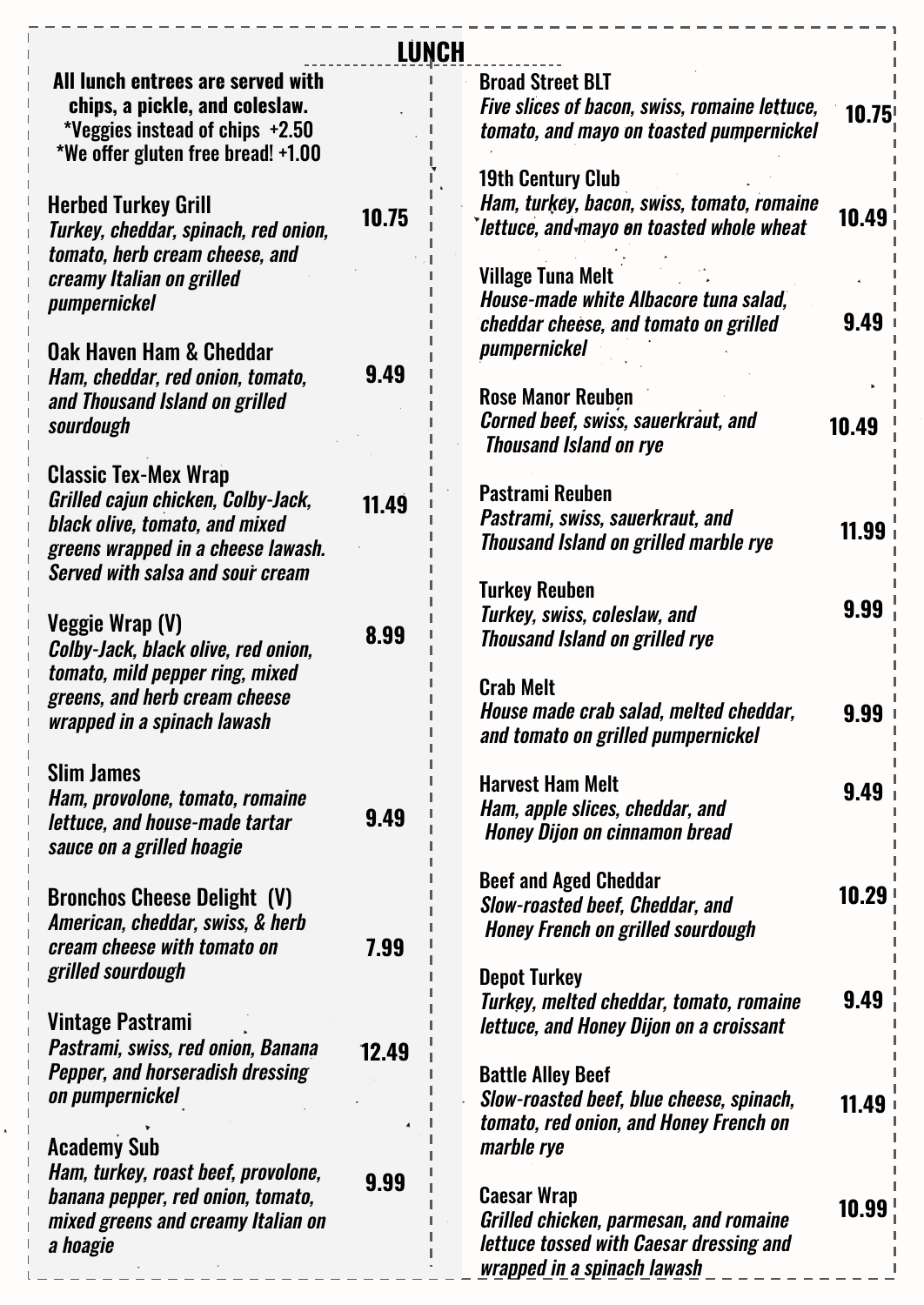| <b>LUNCH cont'd</b>                                                                                               |        | <b>KIDS' BREAKFAST MENU</b>                                                                        |      |
|-------------------------------------------------------------------------------------------------------------------|--------|----------------------------------------------------------------------------------------------------|------|
| <b>Grilled Veggie Sub (V)</b><br>Mushrooms, broccoli, red onion, spinach, tomato,                                 | 9.99.1 | <b>Served with a kids drink</b>                                                                    |      |
| mayo, Sesame dressing and provolone on a hoagie<br><b>Steak and Cheese Sub</b>                                    |        | <b>Scrambled Eggs &amp; Toast (V)</b><br>2 scrambled eggs & white<br>toast                         | 4.25 |
| Seasoned roast beef, cheddar cheese, grilled red<br>onion, and mushrooms on a hoagie                              | 10.29  | Kids French Toast (V)<br>Two pieces made with                                                      | 5.49 |
| <b>Firehouse Sub</b><br>Cajun-seasoned turkey, provolone, red onion, mild<br>pepper, and BBQ sauce on a hoagie    | 9.29   | white bread<br>Oatmeal (V) (GF)                                                                    | 2.99 |
| <b>Monte Cristo</b><br>Turkey, ham, Swiss, Dijon mayo, Thousand Island, and                                       | 9.49   | *add cranberries, brown<br>sugar, walnuts +.25c each                                               |      |
| strawberry jelly, on cinnamon french toast<br><b>HAMBURGERS</b>                                                   |        | Kids Pancakes - \$5.49 (V)<br><b>Two pancakes served with</b><br>a fresh fruit cup                 | 5.49 |
| <b>Cafe Burger</b><br>Red onion, lettuce, tomato, pickle, ketchup, and mayo                                       | 10.99  | <b>KIDS' LUNCH MENU</b>                                                                            |      |
| <b>Broncho Burger</b><br>American, cheddar, swiss, herb cream cheese, and tomato                                  | 11.25  | <b>Served with chips, kids</b><br>drink, & a fruit snack                                           |      |
| <b>Big Mike</b><br>Two beef patties with American, lettuce, red onion, pickle,<br>and Thousand Island             | 13.25  | <b>Hot Dog</b><br>With ketchup and/or<br>mustard                                                   | 5.49 |
| <b>Smoky Poblano Burger</b><br>Cheddar, green pepper, and red onion smothered in our<br>cheesy smoky poblano soup | 11.25  | <b>Grilled Cheese (V)</b><br>American cheese on<br>grilled white bread                             | 5.99 |
| <b>BBQ Bacon</b><br><b>BBQ</b> sauce, bacon, cheddar, and grilled red onion                                       | 11.75  | <b>PB&amp;J</b> (V)<br>The classic peanut                                                          |      |
| <b>Herbed Beef Grill</b><br>Herbed cream cheese, cheddar, spinach, red onion, tomato,<br>and creamy italian       | 11.49  | butter and jelly on soft<br>white bread                                                            | 5.29 |
| <b>Mushrooms &amp; Swiss</b><br><b>Grilled mushroom, red onion, and swiss</b>                                     | 10.75  | $\frac{1}{2}$ Kids Sandwich<br>Your choice of turkey or<br>ham with american<br>cheese, lettuce, & | 6.25 |
| <b>Patty Melt</b><br>Grilled onion, swiss, and Thousand Island served on grilled rye                              | 10.75  | tomato on soft white<br><b>bread</b>                                                               |      |
| Jalapeno Ranch<br>Jalapeno, provolone, herb cream cheese,<br>red onion, lettuce, tomato, and Ranch                | 11.25  |                                                                                                    |      |